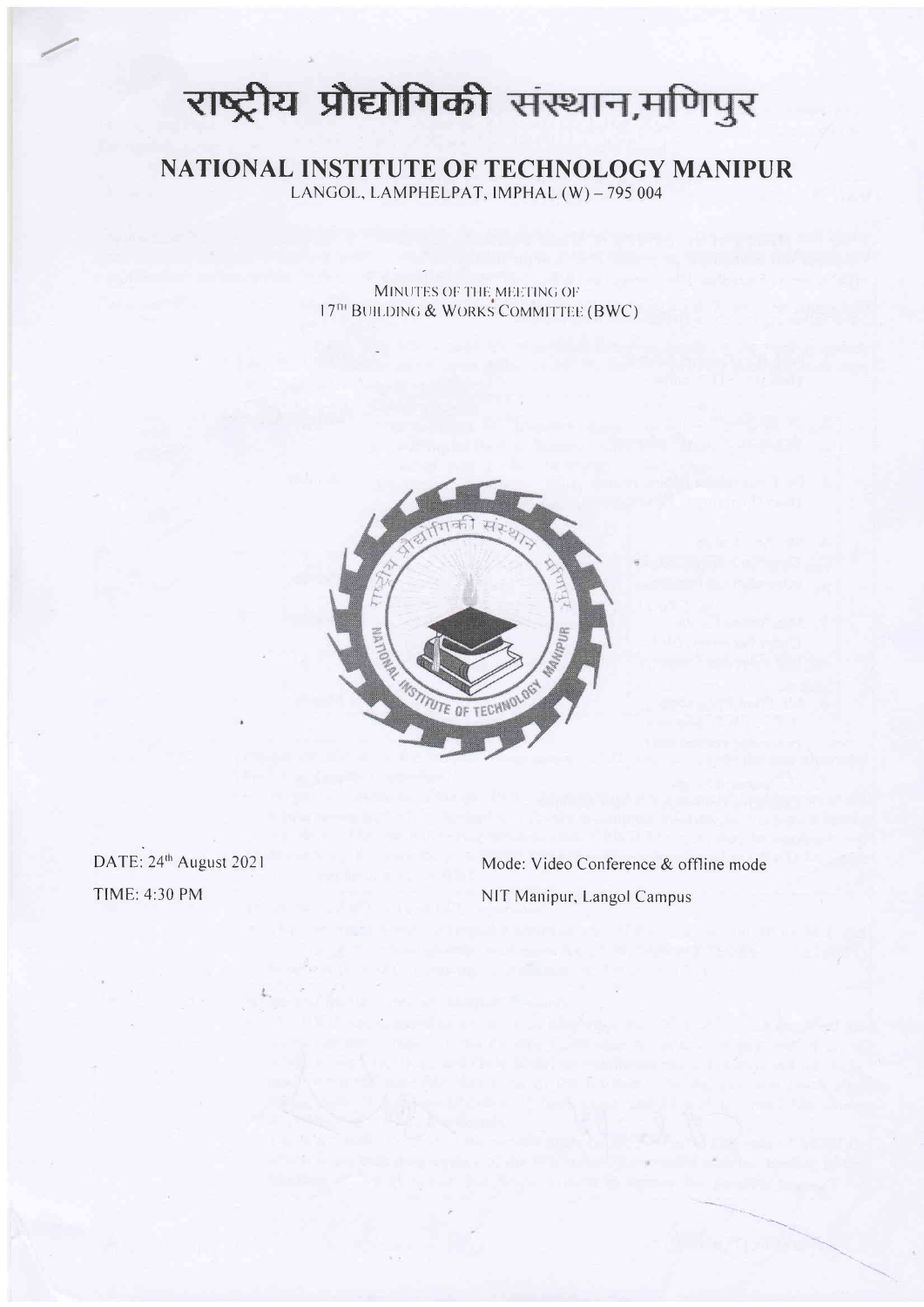## NATIONAL INSTITUTE OF TECHNOLOGY MANIPUR LANGOL, LAMPHELPAT, IMPHAL (W) - 795 004

## MINUTES OF THE 17<sup>TH</sup> BUILDING & WORKS COMMITTEE (BWC) HELD ON 24TH AUGUST, 2021

The  $17<sup>th</sup>$  Meeting of the Building & Works Committee (BWC) of the National Institute of Technology Manipur was held on 24<sup>th</sup> August 2021 at 4.30 pm through offline & Video conference due to Covid-19. Prof (Dr) Goutam Sutradhar, Chairman of the BWC, NIT Manipur, presided over the meeting and the proceedings.

The following members and invitees were present:

- 1. Prof. (Dr) Goutam Sutradhar 2. Dr. Th. David Singh J. Dr. Potsangbam Albino Kumar Director, NIT Manipur Registrar (i/c), NIT Manipur Dean (Planning & Development), NIT Manipur Mr. Anil Kumar 4. Director, Finance, MoE (via video conference) 5. Mrs. Veena Gupta Chairman Member Secretary Member Member Member
	- Under Secretary, MoE (via video conference)
	- 6. Mr. Premjit Yumnan A.E., CPWD,'Manipur (via video conference)
	- 7. Mr. Samarjit Singh Executive Engineer, EE, NIT Manipur

lnvitee

Member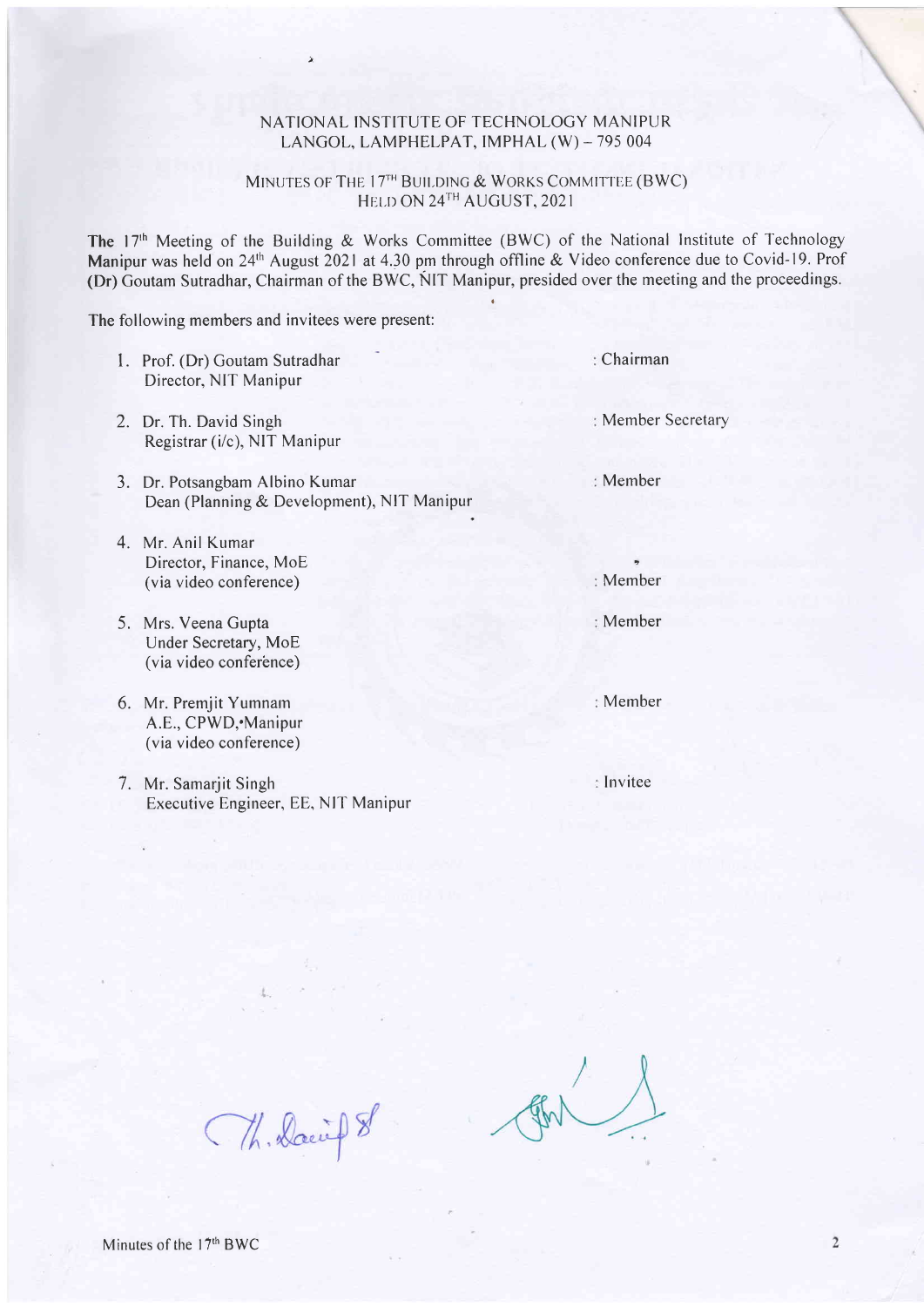Prof (Dr) Goutam Sutradhar, Chairman of the BWC, NIT Manipur, welcomed all the members and invitee, and then requested the Registrar (Member Secretary), to initiate the proceedings and discussions on the Agenda Items. The item-wise decisions and resolutions are hereby listed below:

| Item No. 17.1 | Confirmation of the Minutes of the $16th$ Building & Works Committee held on $8th$ April<br>2021.<br><i>Decision taken:</i> Minutes of the 16 <sup>th</sup> BWC was circulated to all members and as no<br>comment was received in this regard, the minute was considered to be confirmed and<br>accordingly, the house passed the same.                                                                                                                                                                                                                                                                                                                                                                                                                                        |         |                                                                                                                                                                                                                                                                                                                                                                                                                                                                                                                                    |                                                                                               |  |
|---------------|---------------------------------------------------------------------------------------------------------------------------------------------------------------------------------------------------------------------------------------------------------------------------------------------------------------------------------------------------------------------------------------------------------------------------------------------------------------------------------------------------------------------------------------------------------------------------------------------------------------------------------------------------------------------------------------------------------------------------------------------------------------------------------|---------|------------------------------------------------------------------------------------------------------------------------------------------------------------------------------------------------------------------------------------------------------------------------------------------------------------------------------------------------------------------------------------------------------------------------------------------------------------------------------------------------------------------------------------|-----------------------------------------------------------------------------------------------|--|
| Item No. 17.2 | Action taken on the decision of the 16 <sup>th</sup> Meeting of the Building & Works Committee held<br>on 8 <sup>th</sup> April 2021.<br>Decision taken: The action taken and respective notes/comments on the various agenda<br>items in reference to action taken under the $24th$ FC and $24th$ BoG for each sub-item were<br>revisited and discussed as follows:                                                                                                                                                                                                                                                                                                                                                                                                            |         |                                                                                                                                                                                                                                                                                                                                                                                                                                                                                                                                    |                                                                                               |  |
|               | SI                                                                                                                                                                                                                                                                                                                                                                                                                                                                                                                                                                                                                                                                                                                                                                              | Item no | Decision taken                                                                                                                                                                                                                                                                                                                                                                                                                                                                                                                     | Action taken                                                                                  |  |
|               |                                                                                                                                                                                                                                                                                                                                                                                                                                                                                                                                                                                                                                                                                                                                                                                 | 16.3    | Refurbishment of Generator room<br>for shifting of Bank of Baroda. The<br>estimated cost is Rs. 18,39,000/-<br>(Eighteen)<br>Lakhs<br>thirty-nine<br>thousand only). The expenditure of<br>the renovating/fabricating will be<br>meted from IRG.                                                                                                                                                                                                                                                                                   | Approved by the BOG and<br>it is under processing for<br>the tender.                          |  |
|               | $\overline{c}$                                                                                                                                                                                                                                                                                                                                                                                                                                                                                                                                                                                                                                                                                                                                                                  | 16.4    | Payment of Barbwire fencing at<br>Director's quarter, Takyel, Rs.<br>2,00,000/- (Two Lakhs Only), by<br>one of the empanelled contractors,<br>M/S Bhoudhajit.                                                                                                                                                                                                                                                                                                                                                                      | Approved by the BOG and<br>released the payment on<br>$11/08/2021$ .                          |  |
|               | 3                                                                                                                                                                                                                                                                                                                                                                                                                                                                                                                                                                                                                                                                                                                                                                               | 16.5    | Standard bidding documents (SBD).                                                                                                                                                                                                                                                                                                                                                                                                                                                                                                  | To follow GFR as per 24 <sup>th</sup><br><b>BOG</b><br>and<br>its<br>already<br>incorporated. |  |
| Item No. 17.3 |                                                                                                                                                                                                                                                                                                                                                                                                                                                                                                                                                                                                                                                                                                                                                                                 |         | Estimation of cost for the various infrastructure of NIT Manipur as per the assessment by<br>Prof. S.R. Gandhi Committee.<br>As per the directives of the 24 <sup>th</sup> BOG, the proposal for the financial implications of the<br>repeat assessment of the revised cost for the incomplete infrastructure is placed before<br>the BWC. The committee recommended that CPWD Manipur, may be approach and<br>to carry out the estimation. A formal letter may be communicated to CPWD Manipur,<br>and to put up in the next BWC. |                                                                                               |  |
| Item No. 17.4 | Refurbishment of Civil and ECE department.<br>The committee noted the proposed refurbishment of the departmental lab for ECE and<br>Civil Engg. for a total estimation of about Rs. 23,99,000/- $(13,76,000/-10,23,000/-)$<br>to be met from IRG. (Drawings and estimation: Annexure 17.1)                                                                                                                                                                                                                                                                                                                                                                                                                                                                                      |         |                                                                                                                                                                                                                                                                                                                                                                                                                                                                                                                                    |                                                                                               |  |
| Item No. 17.5 | Payment of MoBED related construction works.<br>The BWC was apprised of the decision adopted in the $17th$ BOG, which approved the<br>recommendation made by the Finance Committee for release of payment of piling<br>works of the OBC Boys' and Girls' hostel on installment basis. The payment was to be<br>made from the available IRG Fund of the Institute. The decision was taken after<br>taking note of the unavailability of fund under OH-35 and the need for timely<br>completion of the said two hostels.<br>The BWC was informed of the request made by the Executive Engineer of MOBED,<br>which is the executing agency of the two hostels constructed with the funding of the<br>Ministry of Social Justice and Empowerment to release the pending payment for |         |                                                                                                                                                                                                                                                                                                                                                                                                                                                                                                                                    |                                                                                               |  |

/

Minutes of the 17<sup>th</sup> BWC 74. Doctif 85

 $gm\left(\right)$  / +.